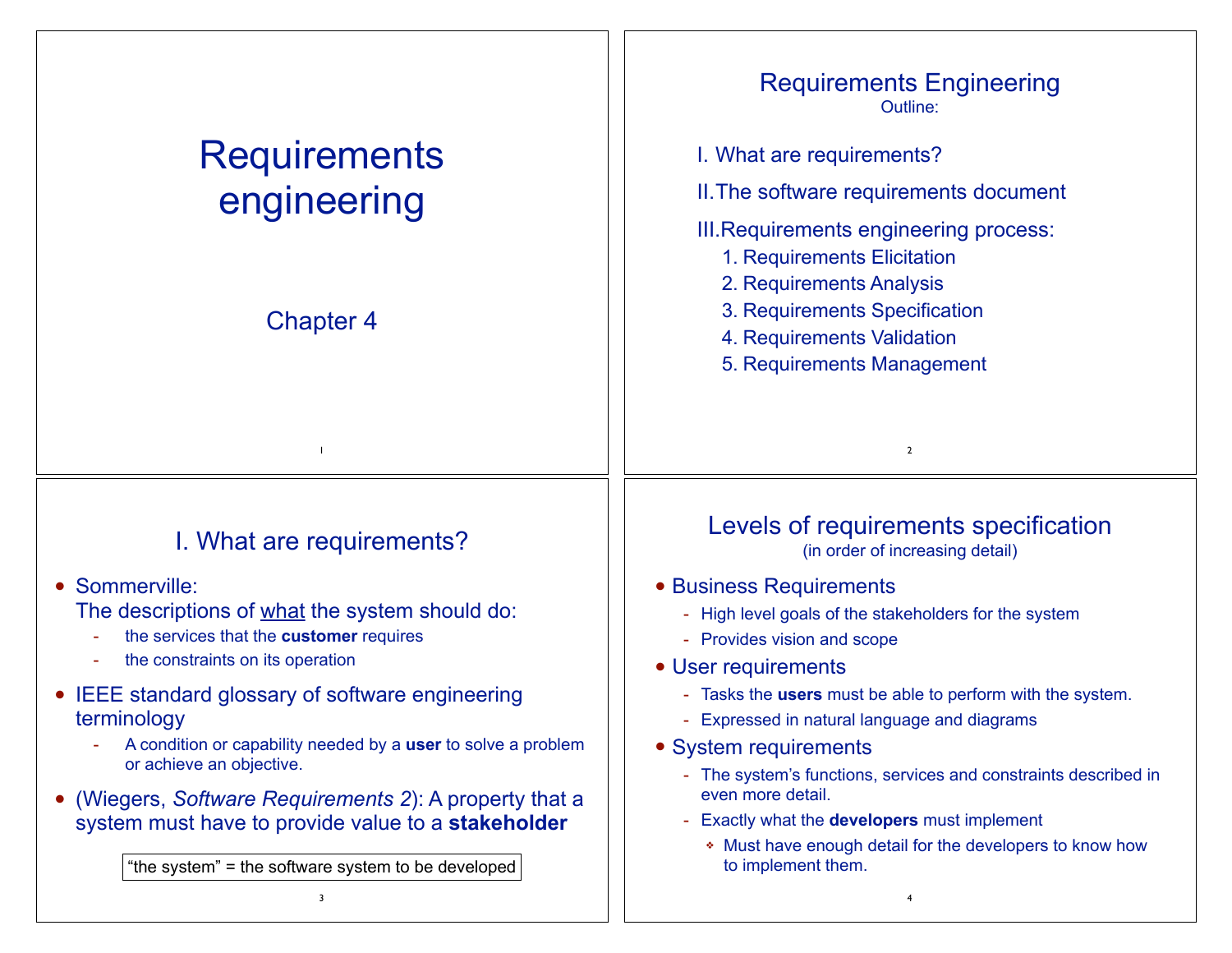# Example: User and system level requirements

User Task: Set up a league for a Fantasy Football website

### **USER LEVEL:**

This function allows a user to set up a league that other users may join. The user who sets up the league is called the league manager, and decides who is able to join the league, and when the league draft will occur.

## **SYSTEM LEVEL:**

- 1. The system shall provide a way for the user to enter the name of the league
- 2. The system shall verify that the league name is unique among all the leagues. If not, the system shall ask the user to re-enter (or cancel).
- 3. The system shall provide a way for the user to enter a password in order to set the password for the league.
- 4. If the password does not meet the password requirements (stated elsewhere), the system shall ask the user to re-enter (or cancel to exit).
- 5. The system shall prompt the user for a time and date for the draft
- 6. The date must occur at least 24 hours before the first game of the regular season (and sometime after the current time). If the date does not meet this criteria, the system shall prompt the user to reenter (repeat until there is a valid date) or cancel.

5

# Example: Functional requirements (user level)

for a system used to maintain information about patients receiving treatment for mental health problems.

- 1. The system shall generate each day, for each clinic, a list of patients who are expected to attend appointments that day.
- 2.A user shall be able to search the appointments lists for all clinics.
- 3.A Doctor shall be able to prescribe medicine for a patient.

# Functional vs. non-functional requirements

- Functional requirements
	- Specific functions or services the system must provide.
	- How the system reacts to certain inputs (behavior)
	- Software functionality that the developers must build into the product to enable users to accomplish their tasks.
- Non-functional requirements
	- Constraints on the functions and services offered by the system.
	- These often apply to the system as a whole rather than individual features or services.
	- **How** the system must function.
	- Example: performance, security, or availability requirements.

6

# Different types of Non-functional requirements

- Performance and space goals
- Descriptions of quality attributes, including:
	- reliability
	- security
	- usability
- Design and implementation constraints, for example:
	- must run on certain platform or operating system
	- must be written in a certain programming language

8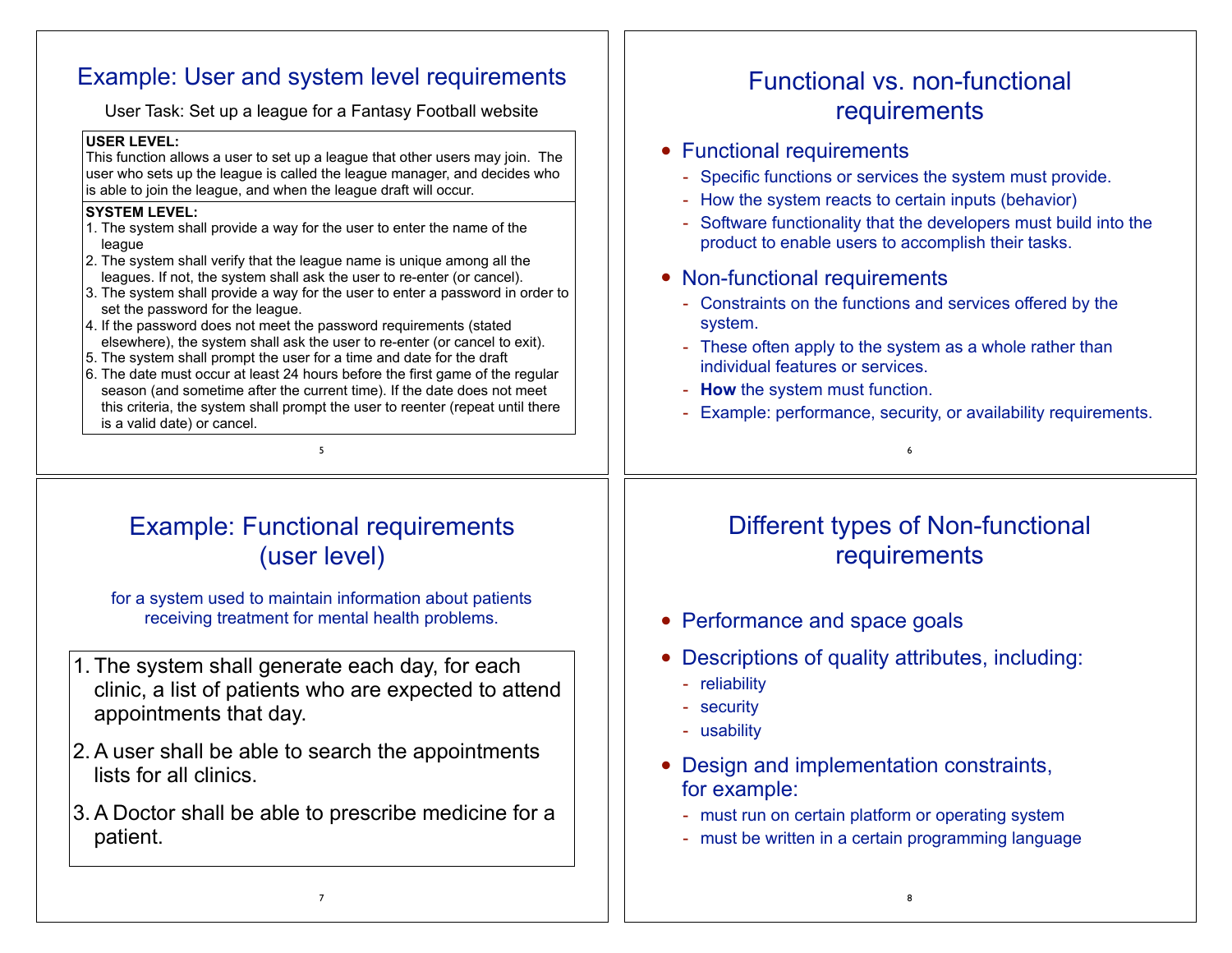# Sources of non-functional requirements



# Consequences of Non-functional requirements

- Non-functional requirements may be more critical to the success of the project than functional requirements.
- A single non-functional requirement, such as a security requirement, may generate a number of related functional requirements that define required system services.
- A non-functional requirement may impose restrictions on some functional requirements.
- Implementation of a non-functional requirement may influence choices of software architecture.

11

# Examples of nonfunctional requirements

### **Product requirement**

The system shall be available to all clinics during normal working hours (Mon–Fri, 08.30–17.30). Downtime within normal working hours shall not exceed five seconds in any one day.

### **Organizational requirement**

Users of the system shall authenticate themselves using their health authority identity card.

### **External requirement**

The system shall implement patient privacy provisions as set out in HStan-03-2006-priv.

10

## Characteristics of excellent requirements

- **Correct**
	- Each requirement must reflect actual needs of the stakeholders (no gold plating).
- **• Unambiguous** 
	- Each requirement must have only one possible interpretation.
- **Complete**
	- All services required by the users must be defined (no requirements are missing)
	- Each requirement must fully describe the functionality to be delivered.
		- ❖ It must contain all the information necessary for the developer to design and implement that bit of functionality.
- **Consistent**
	- There should be no conflicts or contradictions among the requirements
- **Verifiable**
	- Each requirement must be written in a way so that the completed system could be tested against it.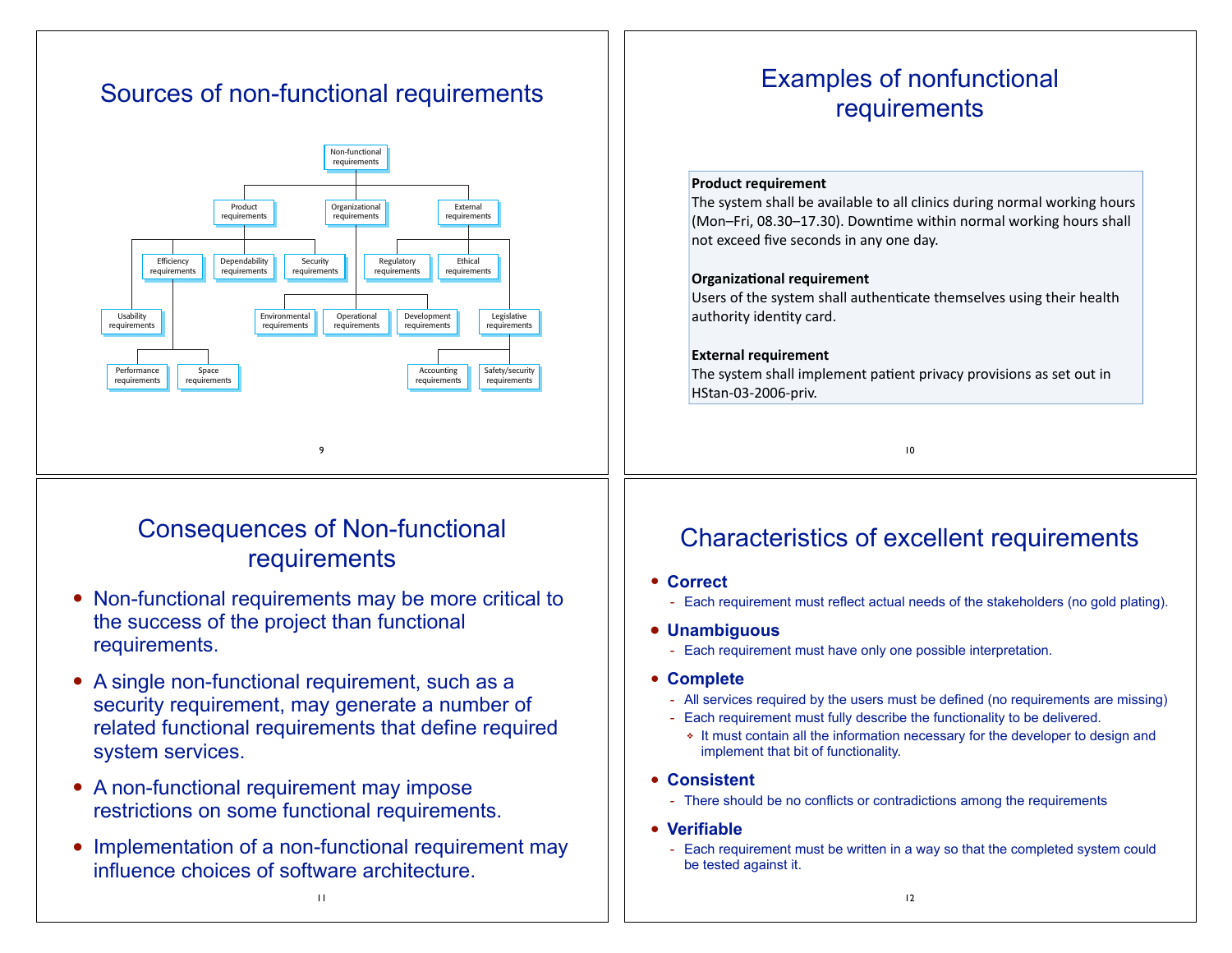| Ambiguous requirements                                                                                                                                         | <b>Consistent requirements</b>                                                                                                             |  |  |
|----------------------------------------------------------------------------------------------------------------------------------------------------------------|--------------------------------------------------------------------------------------------------------------------------------------------|--|--|
| • Capable of being interpreted in different ways by                                                                                                            | • Example of potentially inconsistent requirements:                                                                                        |  |  |
| different people (it has more than one interpretation).<br>Consider this functional requirement from a previous<br>example:                                    | - [Nonfunctional Security requirement] Users of the<br>system shall authenticate themselves using their<br>health authority identity card. |  |  |
| A user shall be able to search the appointments lists<br>for all clinics.                                                                                      | - [Sign In function] The system shall require the user<br>to log on using his or her eight digit employee<br>number.                       |  |  |
| - User intention – given a name as input, search across all<br>appointments in all clinics;<br>Developer interpretation – given a name and a clinic as inputs, |                                                                                                                                            |  |  |
| search in the individual clinic only.<br>13                                                                                                                    | 4                                                                                                                                          |  |  |
|                                                                                                                                                                |                                                                                                                                            |  |  |
|                                                                                                                                                                |                                                                                                                                            |  |  |
| Verifiable requirements                                                                                                                                        | <b>Metrics for specifying</b><br>nonfunctional requirements                                                                                |  |  |
| [non-verifiable] The system should be easy to use<br>by medical staff and should be organized in such a                                                        | Nonfunctional requirements in particular are difficult to write so<br>$\bullet$<br>that they are verifiable.                               |  |  |
| way that user errors are minimized.<br>problems: "easy to use" cannot be measured or<br>tested, and how many errors are acceptable?                            | • A few examples of useful metrics from Table 4.5:<br><b>Measure</b><br><b>Property</b>                                                    |  |  |
| • [verifiable] Medical staff shall be able to use all the                                                                                                      | Processed transactions/second<br>Speed<br>User/event response time                                                                         |  |  |
| system functions after four hours of training. After<br>this training, the average number of errors made                                                       | Ease of Use<br>Training time                                                                                                               |  |  |
| by experienced users shall not exceed two per<br>hour of system use.                                                                                           | Mean time to failure<br>Reliability<br>Rate of failure occurrence                                                                          |  |  |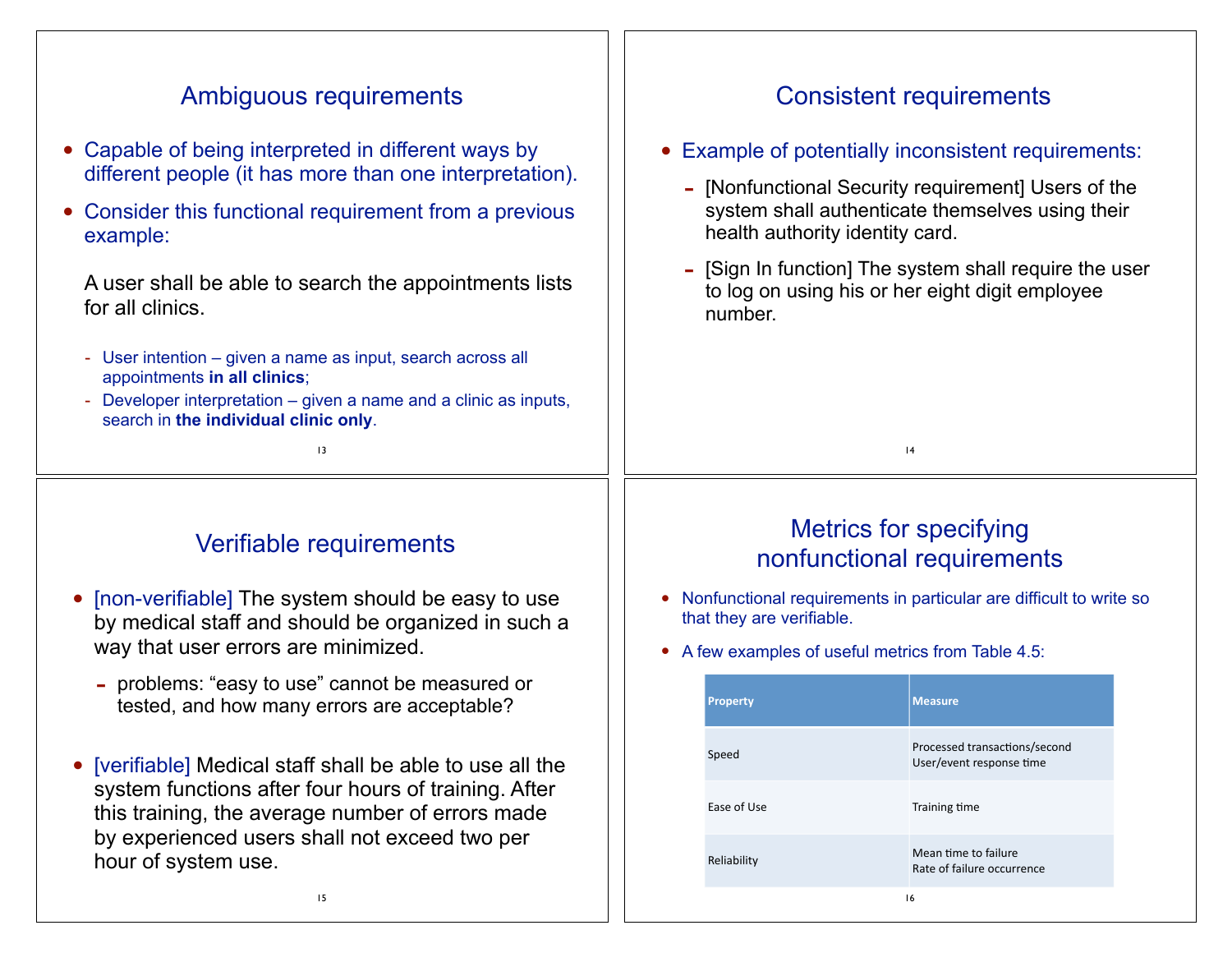| II. The software requirements document<br>• Software Requirements Specification (SRS)<br>Official statement of<br>What will be implemented<br>• Should include:<br>User requirements<br>$\equiv$<br>Detailed system requirements<br>Including functional and non-functional requirements<br>• It is NOT a design document.<br>Should not indicate HOW the features will be implemented<br>17                                                                                                                                                                                                                        | <b>Software Requirements Doc Users/Uses</b><br>• Set of users (readers):<br>- Customers/Users<br>- Project managers<br>- Developers<br>- Test engineers<br>- Technical writers<br>- Maintenance engineers<br>• Uses:<br>- Understand scope of system<br>- Project planning<br>- Design and implementation<br>- System testing<br>- User documentation<br>- Bug fixing (correctness), adding new features (consistency), etc.<br> 8                                                                                                                                                                                                                                                                                                       |
|---------------------------------------------------------------------------------------------------------------------------------------------------------------------------------------------------------------------------------------------------------------------------------------------------------------------------------------------------------------------------------------------------------------------------------------------------------------------------------------------------------------------------------------------------------------------------------------------------------------------|------------------------------------------------------------------------------------------------------------------------------------------------------------------------------------------------------------------------------------------------------------------------------------------------------------------------------------------------------------------------------------------------------------------------------------------------------------------------------------------------------------------------------------------------------------------------------------------------------------------------------------------------------------------------------------------------------------------------------------------|
| <b>Requirements document: variation</b><br>• Level of detail, length, and format depends on:<br>Type of system being developed (interactive, embedded, etc)<br>Size of system<br>Development process used (waterfall vs agile, etc)<br>Presence of safety-critical features (=> formal notation)<br>• Incremental development => Incremental SRS.<br>Revise the SRS at beginning of each iteration<br>Once it is reviewed and approved it becomes the Baseline<br><b>SRS</b><br>Must have a Baseline SRS for each iteration/cycle<br>Changes to the Baseline during development must have<br>special approval<br>19 | <b>IEEE Standard: SRS template</b><br><b>Table of Contents</b><br>3. Specific Requirements<br>3.1. External Interface<br>1. Introduction<br>1.1. Purpose<br>Requirements<br>1.2. Scope<br><b>3.2. Functional Requirements</b><br>1.3. Definitions, acronyms, and<br>3.3. Performance Requirements<br>3.4. Logical Structure of the Data<br>abbreviations<br>1.4. References<br>3.5. Design Constraints<br>1.5. Overview<br>3.6. Software System Attributes<br>2. Overall Description<br>Appendices<br>2.1. Product perspective<br>Index<br>2.2. Product functions<br>2.3. User characteristics<br>2.4. Constraints<br>2.5. Assumptions and<br>dependencies<br>2.6. Apportioning of<br>Requirements<br>IEEE Std 830-1998 (on TRACS)<br>20 |

 $\Box$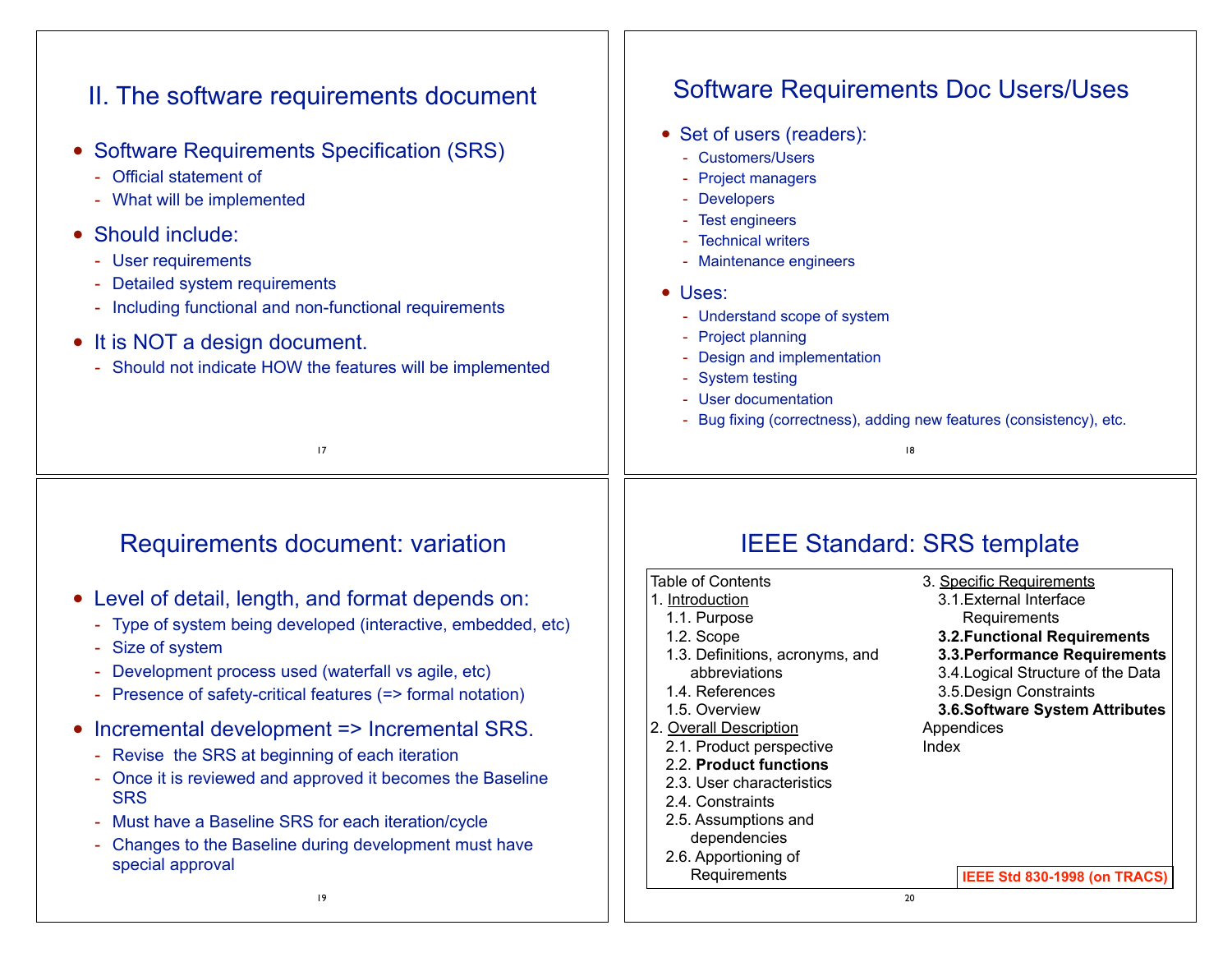# IEEE Standard: Functional requirements

## **5.3.2 Functions:**

Functional requirements should define the fundamental actions that must take place in the software in accepting and processing the inputs and in processing and generating the outputs. These are generally listed as "shall" statements starting with "The system shall…"

## These include

- a) Validity checks on the inputs
- b) Exact sequence of operations
- c) Responses to abnormal situations, including
	- 1) Overflow
	- 2) Communication facilities
- 3) Error handling and recovery
- d) Effect of parameters
- e) Relationship of outputs to inputs, including
	- 1) Input/output sequences
	- 2) Formulas for input to output conversion **IEEE Std 830-1998 (on TRACS)**

 $21$ 

# III. Requirements engineering process



# SRS writing: good practices

- Label sections, subsections, requirements consistently
	- Don't ever renumber/relabel requirements
	- Use sequential numbers OR
	- Hierarchical numbers or labels (1.1.2.3 or ship.table.col.sort)
- Use "TBD" as a placeholder for missing info
	- Resolve these before accepting as baseline SRS
- Cross reference other documents (avoid duplication)
- User interface elements
	- Don't include screenshots in SRS (they are design specifications)
- See "Sample SRS" on the website: it is a poor example, we will fix some of it.

22

# What is requirements engineering?

• The process of

- analyzing

- finding out
	- (analysis)
- documenting
- (specification)

(elicitation)

- and checking the required services and constraints of the system to be developed (validation)
- Result: software requirements specification document.
- This is the traditional approach to handling requirements.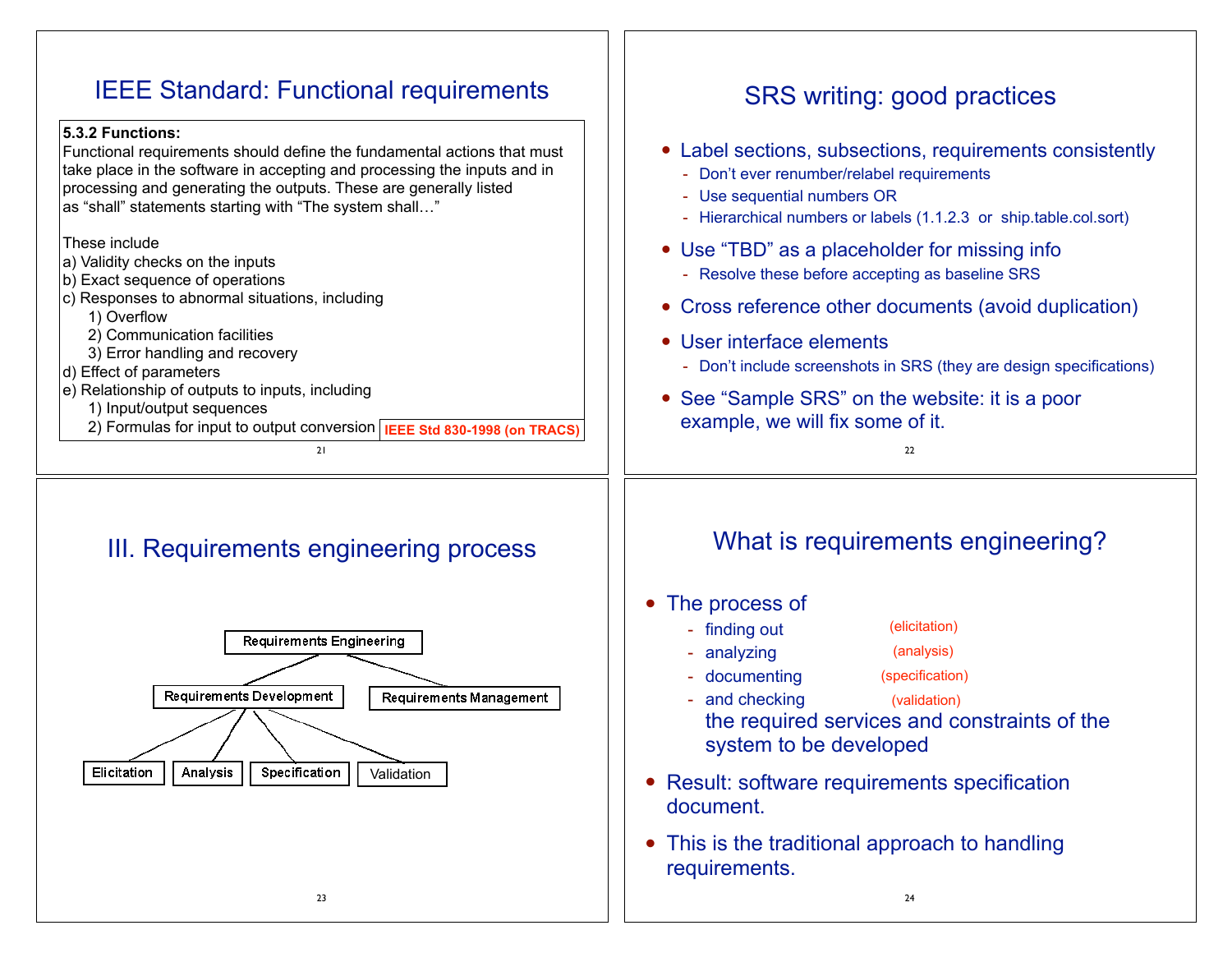### Actors in Requirements Development • Requirements Analyst (or Requirements Engineer) Work with customers to gather, analyze, and document requirements Developer may work in this role • Stakeholders customers, end users, legal staff may include members of developer organization 25 Stakeholders in MHC-PMS **Patients** whose information is recorded in the system. • **Doctors** who are responsible for assessing and treating patients. • **Nurses** who coordinate the consultations with doctors and administer some treatments. • **Medical receptionists** who manage patients' appointments. **IT staff** who are responsible for installing and maintaining the system. • <sup>A</sup>**medical ethics manager** who must ensure that the system meets current ethical guidelines for patient care. • **Health care managers** who obtain management information from the system. **Medical records staff** who are responsible for ensuring that system information can be maintained and preserved, and that record keeping procedures have been properly implemented.  $26$

# **1 Requirements Elicitation**

• What is the goal of this discipline?

## **Identify needs and constraints of stakeholders**

- What methods are used to carry it out?
	- Interviews: analysts meet with stakeholders one on one
	- Elicitation workshops: panel or forum of stakeholders
	- Ethnography: observation/immersion in user environment
- What are some tools that the requirements analyst can use?
	- Scenarios: **specific** stories that describe specific interactions
	- Use Cases: **generalized** descriptions of interactions

# Scenarios and Use cases

- What is a scenario?
	- Description of one (or more) specific interaction(s) between a specific user and the system
	- A narrative, a story, in language the user understands
- What is a use case?
	- Description of a single general interaction of an actor (or role) with the system.
	- Includes all alternatives that may occur during the interaction
- What is a use case diagram?
	- Consists of an actor (stick figure) and the name of the use case in an oval
	- Description of each use case is documented elsewhere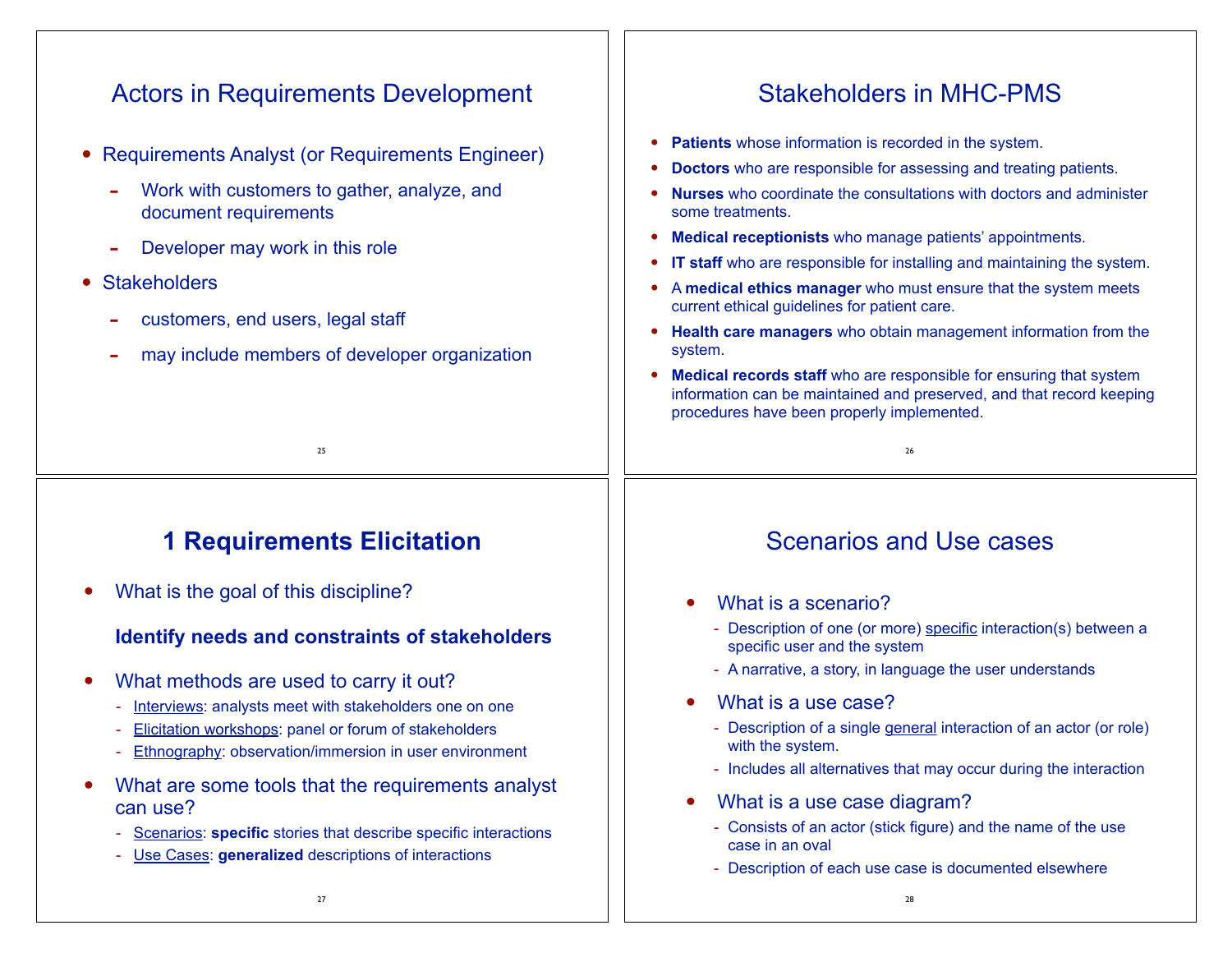## **Scenario** for "collecting medical history" in MHC-PMS

John, the patient, meets with Rita the receptionist.

Rita searches for John's record in the system by family name ("Doe"). There's already a Doe in the system so she uses his first name and birthdate to find his record.

Rita chooses to add medical history to John's record.

Rita follows the prompts from the system and enters information about John's previous consultation with a psychiatrist that he had because he had been feeling suicidal. She also enters information about his existing medical conditions (he has diabetes) and the medication he is currently taking (Metformin). He has no allergies, so she leaves that blank. She fills in information about his home life (he is single, recently divorced, living alone).

John's record is then entered into the database, and this fact is recorded into the system log showing the start and end time of the session and Rita's name.

29

## **Use case** for "collecting medical history" in MHC-PMS, page 2

### **What can go wrong:**

The patient's record cannot be found: The nurse should create a new record containing the patient's personal information.

The patient conditions or medication are not on the list: The nurse should choose the 'other' option and describe the condition/medication (free text).

The patient cannot/will not provide information on medical history: The nurse should enter a description of the patient's inability/unwillingness to provide information. The system should print the standard exclusion form stating that the lack of information may mean that treatment will be limited or delayed. This should be signed by the patient, and a copy given to the patient.

### **Other activities:**

Record may be consulted but not edited by other staff members while information is being entered.

31 **System state on completion:** The patient record, including the medical history is entered into the database. This fact is recorded in the system log, along with the start and end time of the session and the name of the nurse involved.

## **Use case** for "collecting medical history" in MHC-PMS, page 1

**Initial assumption:** The patient has seen a medical receptionist who has already created a record in the system containing his/her personal information (name, address, age, etc.). A nurse is logged into the system.

### **Normal Interaction:**

 The nurse searches for the patient by family name. If there is more than one patient with the same surname, the first name and date of birth are used to identify the patient.

The nurse chooses an option to add medical history.

The nurse then follows a series of prompts from the system to enter information about consultations elsewhere on mental health problems (free text input), existing medical conditions (selected from a list), medication currently taking (selected from a list), allergies (free text) and home life (filling out a form).

30

# Use case diagrams

- Use Case: overview of one user/system interaction
	- Focused on **one goal** of an actor
- Use Case Diagram components:
	- stick figure: actor (user or external system)
	- ellipse: named interaction (verb-noun phrase)
	- **line:** indicates involvement in interaction
- Diagram is supplemented with a textual description of the use case (see previous 2 slides).
- Composite use case diagram:
	- all interactions involving a given actor or
	- all interactions of the whole system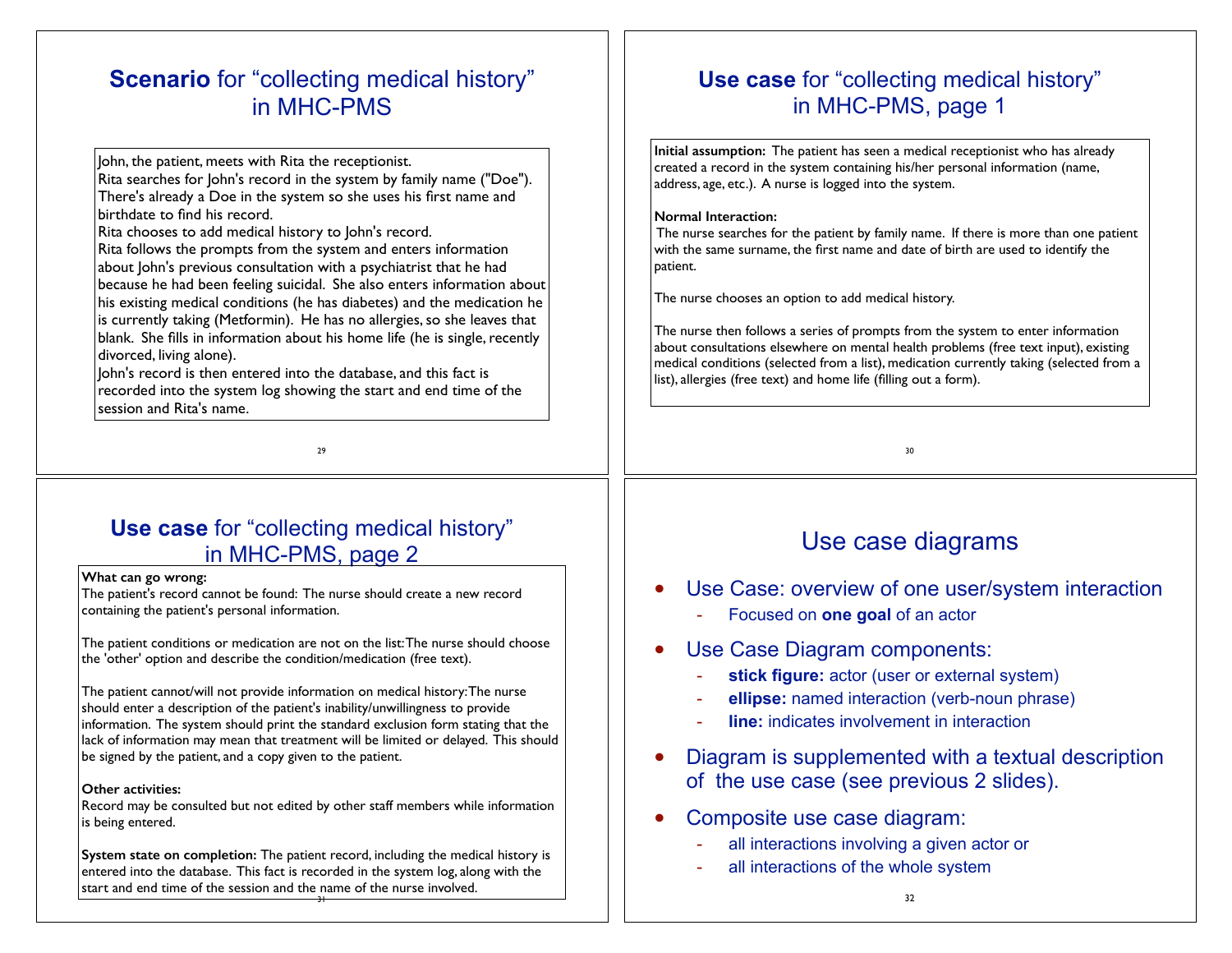#### **Use case diagram** for the MHC-PMS **2 Requirements Analysis** • What is the goal of this discipline? Export Register patient statistics 우 **Develop good quality, detailed requirements**  View Manager Generate personal info. Medical receptionist report **(by refining and organizing them)**  $\frac{Q}{\lambda}$ View record  $\cap$ • What methods are used to carry it out? Nurse Edit record Doctor - Organizing requirements into groups Collect medical history - Modeling: represent requirements in a model, refine models that Setup consultation were developed in elicitation ๏ use case diagram: to track completeness Each oval represents a single use case (goal). Each one should also have a textual description. - Prototypes: use to clarify and explore requirements with users 33 34 **3 Requirements Specification** Natural language specification • What is the goal of this discipline? • Natural language is expressive, intuitive and universal. The requirements can be understood by users and customers. **Document the collected user needs and**  • Natural language is vague and ambiguous. **constraints in a consistent and accessible format** Assumed meaning often depends on the background of the - Carefully record requirements in a repository (document) reader. • What format can the specifications take? • What are good guidelines for writing specifications in Natural language sentences natural language? - Structured specifications (forms/templates) Use a standard format (see next page) - Graphical notations (UML diagrams, etc.) Use active voice (the system shall ...) Mathematical specifications: clear, but not universal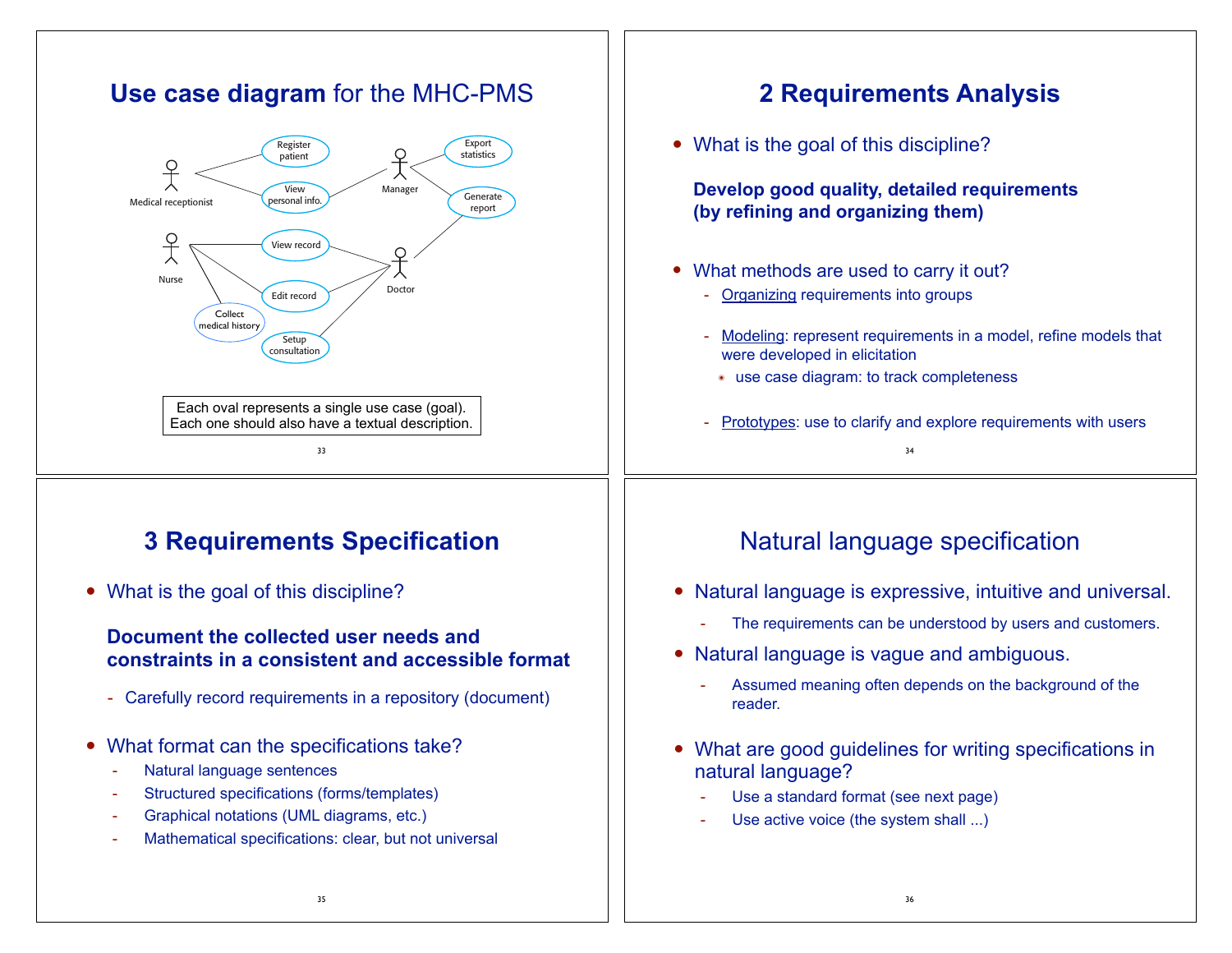## Example requirements for the insulin pump software system

3.2 The system shall measure the blood sugar and deliver insulin, if required, every 10 minutes. (Changes in blood sugar are relatively slow so more frequent measurement is unnecessary; less frequent measurement could lead to unnecessarily high sugar levels.)

3.6 The system shall run a self-test routine every minute with the conditions to be tested and the associated actions defined in Table 1. (A self-test routine can discover hardware and software problems and alert the user to the fact the normal operation may be impossible.)

- These are user requirements
- Each is one sentence, along with a "rationale" statement

37

# A structured specification of a requirement for an insulin pump (p1)

| Insulin Pump/Control Software/SRS/3.3.2 |                                                                                                                                     |  |
|-----------------------------------------|-------------------------------------------------------------------------------------------------------------------------------------|--|
| <b>Function</b>                         | Compute insulin dose: safe sugar level.                                                                                             |  |
| <b>Description</b>                      | Computes the dose of insulin to be delivered when the<br>current measured sugar level is in the safe zone between<br>3 and 7 units. |  |
| Inputs                                  | Current sugar reading (r2); the previous two readings (r0<br>and $r1$ ).                                                            |  |
| Source                                  | Current sugar reading from sensor. Other readings from<br>memory.                                                                   |  |
| <b>Outputs</b>                          | CompDose—the dose in insulin to be delivered.                                                                                       |  |
| <b>Destination</b>                      | Main control loop.                                                                                                                  |  |

# Structured specifications

- An approach to writing requirements using templates to write them in a standard way.
- For example, have entries for:
	- Name and description of the function or entity.
	- Description of inputs and where they come from.
	- Description of outputs and where they go to.
	- Description of the action to be taken.
	- Information about the information needed for the computation and other entities used.
	- Pre and post conditions (if appropriate).
	- The side effects (if any) of the function.
- Works well for some types of requirements but is often too rigid for writing business system requirements.

38

# A structured specification of a requirement for an insulin pump (p2)

| <b>Requirements</b>   | the current sugar level and the previous level by 4 and<br>rounding the result. If the result, is rounded to zero then<br>CompDose is set to the minimum dose that can be delivered.<br>Two previous readings so that the rate of change of sugar<br>level can be computed. |
|-----------------------|-----------------------------------------------------------------------------------------------------------------------------------------------------------------------------------------------------------------------------------------------------------------------------|
| <b>Pre-condition</b>  | The insulin reservoir contains at least the maximum allowed<br>single dose of insulin.                                                                                                                                                                                      |
| <b>Post-condition</b> | r0 is replaced by r1 then r1 is replaced by r2.                                                                                                                                                                                                                             |
| Side effects          | None.                                                                                                                                                                                                                                                                       |

• This is a system requirement